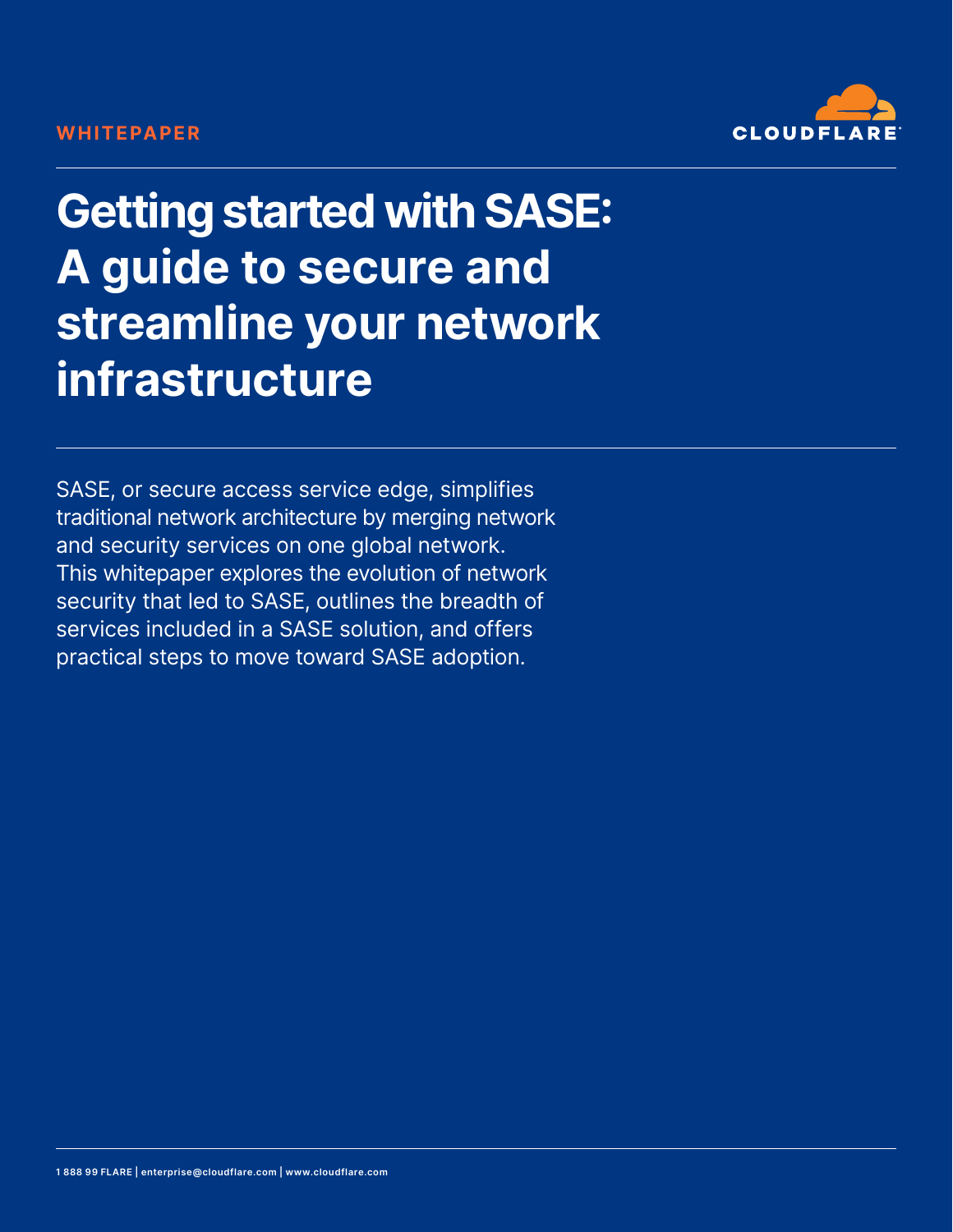### **INTRODUCTION**

Coined by Gartner in 2019, secure access service edge, or 'SASE,' was initially positioned as a pivotal advancement in the digital transformation process: highly customizable network and security services seamlessly stitched into the fabric of a global cloud platform. With a 20% adoption rate expected by 2023, Gartner claimed that the demand for SASE capabilities would "redefine enterprise network and network security architecture and reshape the competitive landscape."1

Since then, the term has spread like wildfire through the IT and enterprise security space. As network security providers and SD-WAN vendors scramble to position themselves as SASE leaders, enterprises are left with a hastily-assembled jumble of network and security services that approaches, but often doesn't fully encompass, a SASE framework.

True SASE adoption requires more than bundling existing single-point solutions — it demands a complete reconsideration of enterprise network infrastructure. Maintaining a rigid on-premise network perimeter is no longer sufficient to protect a distributed, mobile workforce, while juggling multiple security services to protect a hybrid infrastructure can be costly, create headaches for IT teams to deploy and manage, and leave massive security gaps.

SASE addresses these challenges by shifting the network perimeter from centralized data centers to the user. By consolidating networking and network security services and delivering them from a single, cloud-based platform, SASE eliminates security gaps between services, gives IT teams greater visibility into network activity, and simplifies the cloud migration process.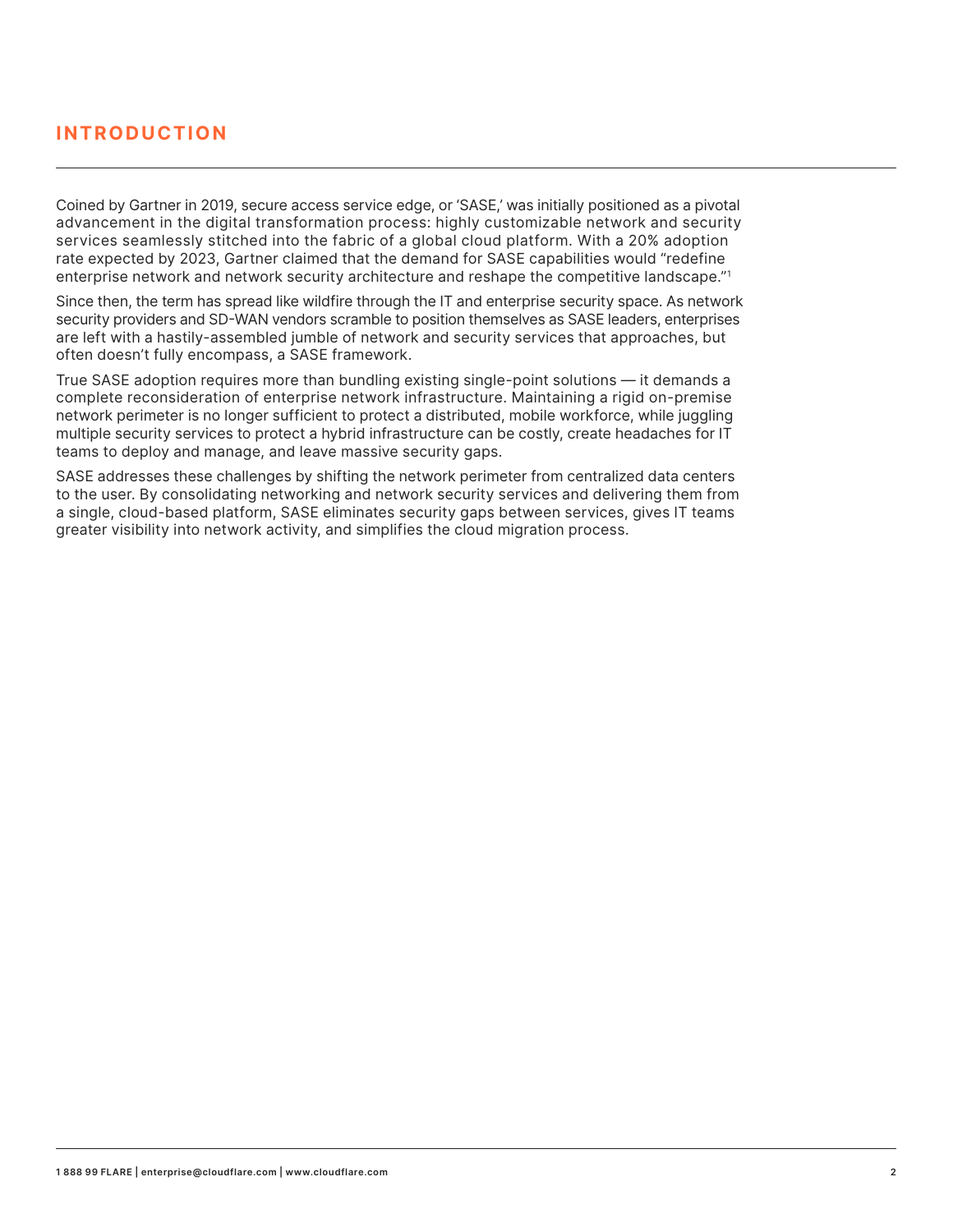# **1. THE ORIGINS OF SASE**

To understand the pivotal shift that SASE represents, it's important to examine the gradual evolution of network infrastructure and security.

Before the widespread adoption of cloud computing, corporate resources, data, and applications lived within on-premise facilities that were safeguarded by hardware firewalls and DDoS appliances. Employees in a corporate office accessed internal resources through private connections filtered by network firewalls. Users connecting from remote locations usually did so through a VPN, which was prone to latency and overcrowding.

Underpinning this setup was a fear of the open Internet — a tool that was first and foremost built for resiliency, with little consideration for enterprise performance and security needs. Because the Internet had proven inherently vulnerable to attacks, organizations elected to establish their own private networks that secured (often ineffectively) data, applications, and corporate resources with physical firewall boxes and DDoS appliances, and tromboned all incoming traffic through centralized data centers for inspection and filtering.



This model of network security was expensive and complex, and still left organizations vulnerable to data breaches and internal threats. Once an attacker breached the network perimeter, they could wreak significant damage within an organization by spreading malware, taking control of user accounts<sup>2</sup>, and stealing valuable customer data.3

With the advent of cloud and SaaS services, organizations have more freedom and flexibility to reimagine their network infrastructure, as applications, data, and employees no longer need to reside exclusively within on-premise facilities.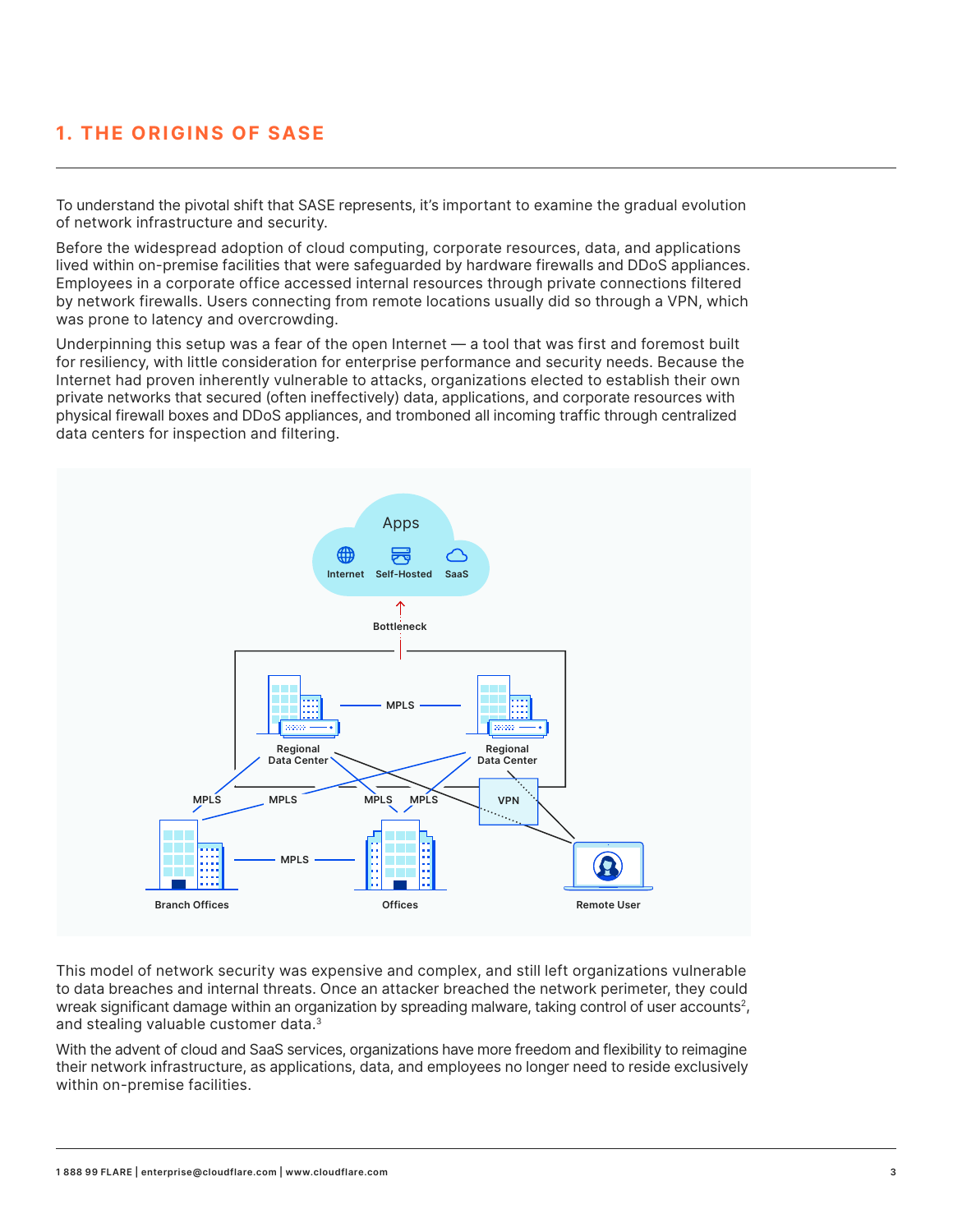# **1. THE ORIGINS OF SASE**

However, with that freedom comes new security challenges. IT teams are tasked with protecting a mixture of on-premise and cloud-based services, as well as securing an increasingly mobile and remote workforce.4 Doing so successfully often requires maintaining expensive hardware and layering single-point security services from multiple vendors, which can be time-consuming to implement and difficult to manage.

The next evolution of network security likely will not resemble the hardware that protected traditional 'hub-and-spoke' infrastructure or the complex workarounds required by a hybrid cloud architecture. Instead, it will look like a SASE framework, one that consolidates network and security services and delivers them as an integrated service.



Rather than depending on ineffective hardware appliances or patching together siloed security services, SASE offers a streamlined approach to network security. It replaces complicated backhauling with the Internet edge, allowing enterprises to route, inspect, and secure traffic in a single pass. Coupled with zero trust access policies and network-level threat protection, SASE eliminates the need for legacy VPNs, hardware firewalls, and DDoS protection appliances, giving organizations more visibility into and control over their network security configurations.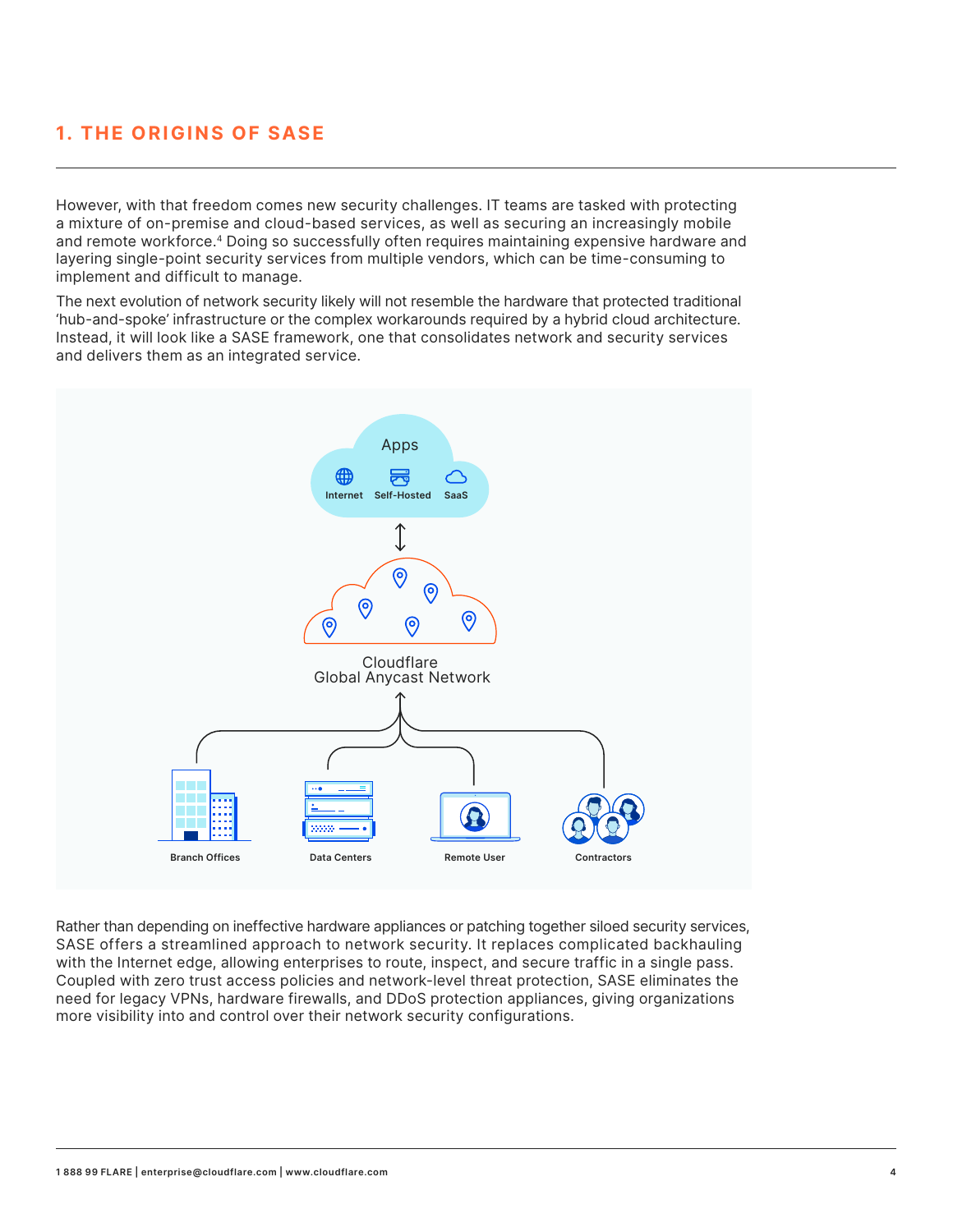### **2. DEFINING SASE'S SCOPE**

SASE is a cloud-based security model that combines software-defined wide area networking with core network security services and delivers them on the cloud edge. Most SASE offerings are characterized by five primary capabilities:



#### **Building and managing networks**

A software-defined wide area network (SD-WAN) enables organizations to establish private corporate networks without the assistance of hardware routers or multiprotocol label switching (MPLS) circuits. This virtual, software-based architecture gives enterprises greater flexibility when creating and maintaining their network infrastructure, though it also comes with some built-in security vulnerabilities.



#### **Filtering traffic**

A secure web gateway (SWG) prevents cyber threats and data breaches by filtering unwanted content from web traffic, blocking unauthorized user behavior, and enforcing company security policies. It typically includes URL filtering, anti-malware detection and blocking, and application control, among other capabilities.



#### **Securing data**

A cloud access security broker, or CASB, performs several security functions for cloud-hosted services (e.g. SaaS, IaaS, and PaaS applications). Standard CASBs secure confidential data through access control and data loss prevention, reveal shadow IT, and ensure compliance with data privacy regulations.



#### **Connecting users to applications**

Zero trust network access (ZTNA) requires real-time verification of every user to every protected application in order to protect internal resources and defend against potential data breaches. With a "zero trust" approach, no entity is automatically trusted until their identity is authenticated — even if they are already inside the perimeter of a private network.

#### **Protecting applications and infrastructure**

Cloud-based firewalls (FWaaS) protect cloud infrastructure and applications from cyber attacks through a set of security features that includes URL filtering, intrusion prevention, and uniform policy management.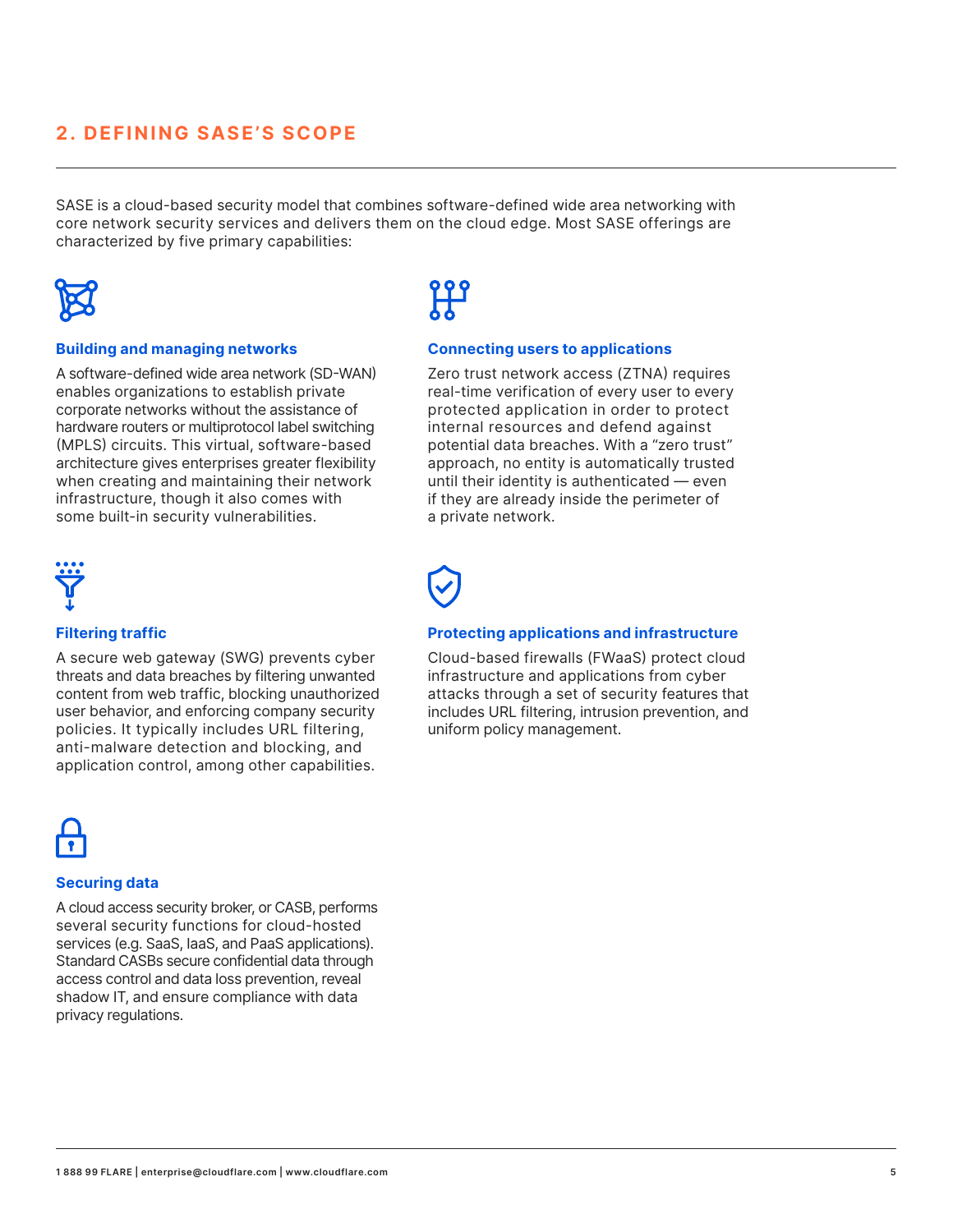### **2. DEFINING SASE'S SCOPE**

Although a conventional SASE solution includes the five services outlined above, the list is more of a starting point than a strict set of requirements. SASE, at its core, converges two fundamental and separate capabilities — software-based network architecture and cloud-based security services — beyond that, vendors may add or subtract additional services as needed.

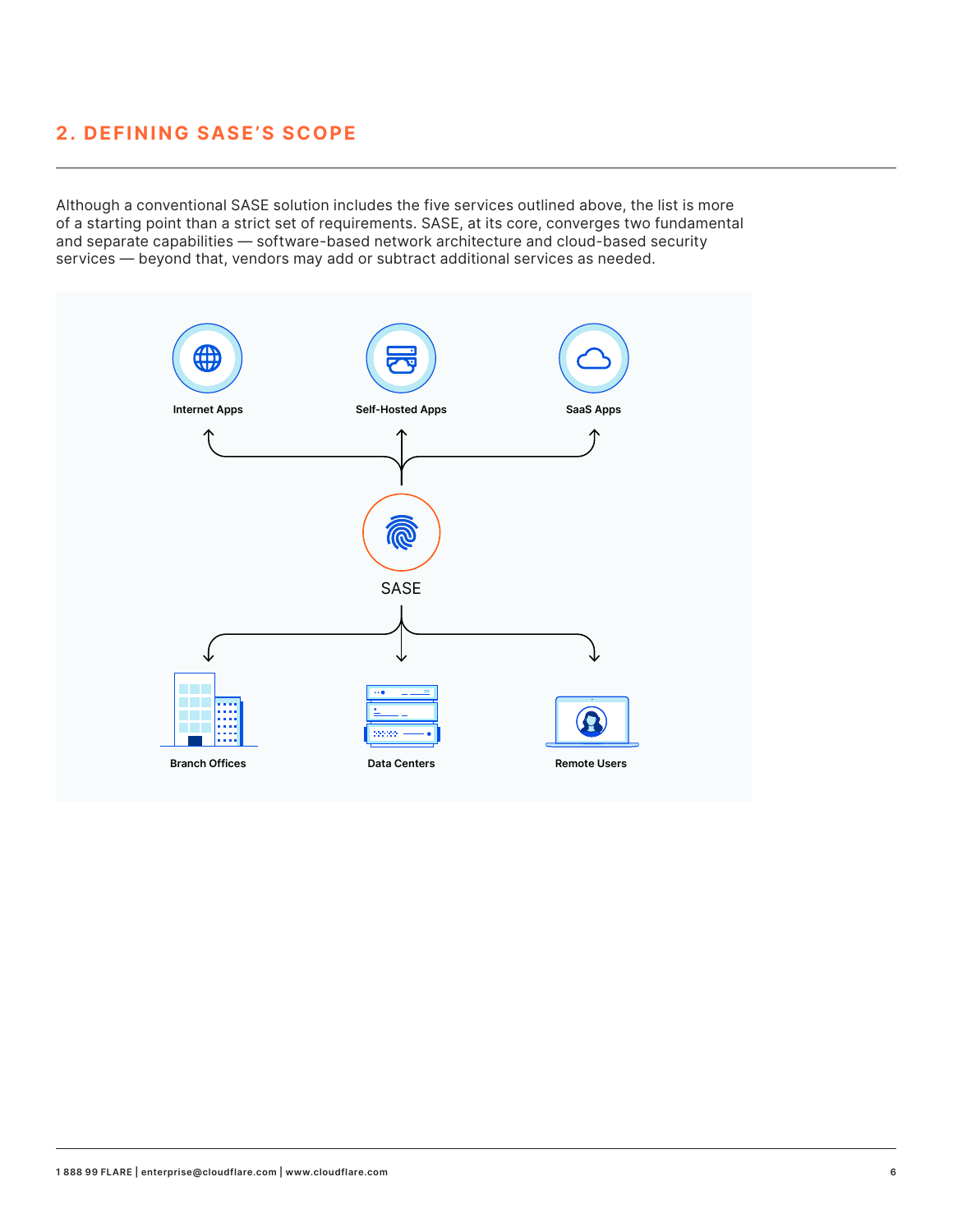### **3. BENEFITS OF A SASE APPROACH**

As it continues to evolve, SASE implementation may vary considerably from vendor to vendor and organization to organization. Most SASE solutions, however, share several key advantages over on-premise and hybrid network security configurations:



#### **Streamlined implementation**

By consolidating networking and security services, SASE eliminates the need to onboard cloud-based services, set up on-premise appliances, and invest time, money, and internal resources to keep both updated against the latest threats.



#### **Simplified policy management**

SASE allows organizations to set, monitor, adjust, and enforce access policies across all locations, users, devices, and applications. Attacks and incoming threats can be identified and mitigated from a single portal, rather than individually monitored and managed with multiple single-purpose security tools.



#### **Identity-based network access**

SASE leans heavily on a zero trust security model, in which user identity and access is granted based on a combination of factors: user location, time of day, enterprise security standards, compliance policies, and an ongoing evaluation of risk/trust. This level of security — a significant step up from the overly permissive and inherently vulnerable VPN — protects against both external and internal data breaches and other attacks.



#### **Reduced latency**

SASE reduces latency and improves performance by routing network traffic across an expansive edge network in which traffic is processed as close to the user as possible. Routing optimizations can help determine the fastest network path based on network congestion and other factors.



### **Global network**

A SASE framework is constructed on top of a single global network, enabling organizations to expand their network perimeter to any remote user, branch office, device, or application and gain more visibility and control across their entire network infrastructure.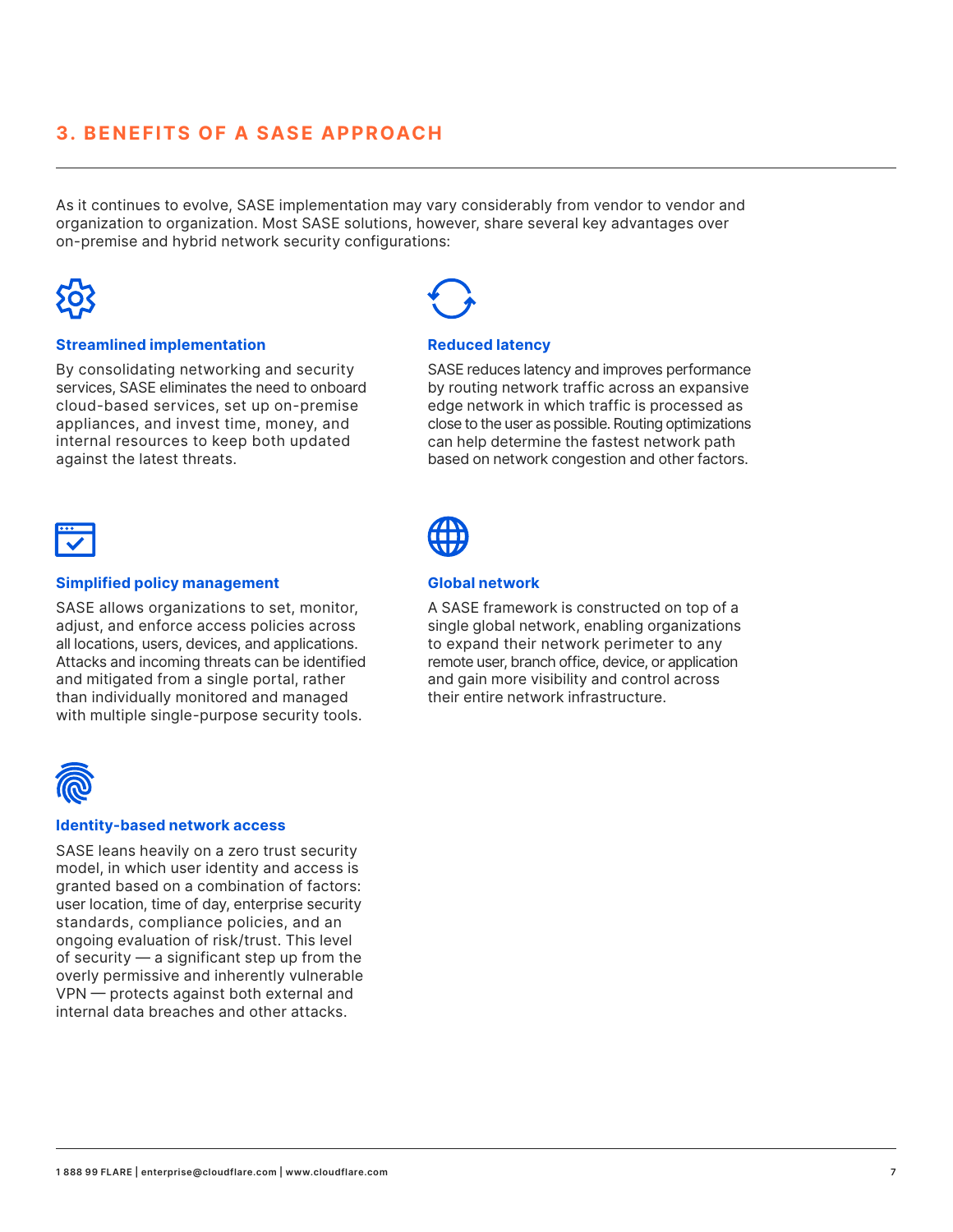### **4. GETTING STARTED WITH SASE**

For enterprises that have invested serious time, resources, and money in elaborate on-premise setups, manage complex webs of cloud-based security services, or are still adjusting to the future of remote work, SASE adoption can feel daunting — but it doesn't have to be.

Here are five practical steps you can take to get started with SASE:

#### **1. Secure your remote workforce.**

Implement a ZTNA solution that will allow you to reduce reliance on or even replace your VPN, shield corporate data and resources from internal and external threats, and improve user experience. By bringing your secure web gateway, firewall, and devices' browsers to the edge, you can filter, isolate, and inspect traffic without backhauling it through a central data center.

#### **2. Place branch offices behind a cloud perimeter.**

Apply a zero trust architecture to branch offices that will remove the need for on-prem security appliances (unified threat management, etc.), which can be expensive to maintain and ineffective against a quickly-evolving threat landscape.

#### **3. Move DDoS protection to the edge.**

Get rid of DDoS appliances and defend corporate networks from attacks with cloud-native, network-layer DDoS protection that can detect and mitigate threats in real time.

#### **4. Migrate applications to the cloud.**

As your organization scales, move self-hosted applications from your data centers to the cloud and make sure to apply consistent network security policies across all traffic.

#### **5. Replace on-premise security appliances with unified, cloud-native policy enforcement.**

Reduce the cost and complexity of maintaining network hardware appliances by shifting policy enforcement to the edge, where you can monitor in a single pass and manage in a single pane all traffic, attack patterns, and security policies.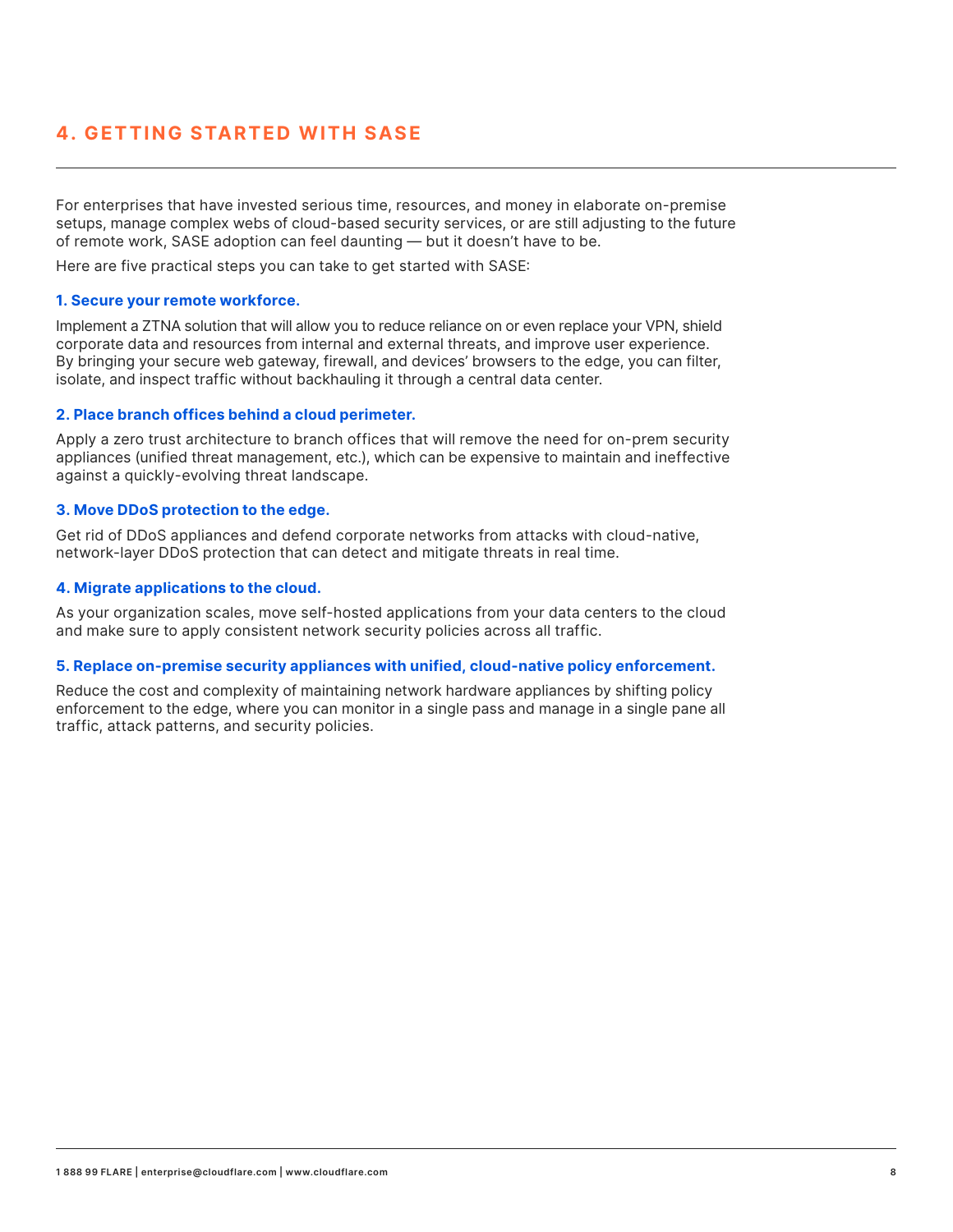### **5. HOW CLOUDFLARE DELIVERS SASE**

Whether you call it SASE or simply the new reality, enterprises need flexibility at every layer of the network and application stack. Users need secure, authenticated access wherever they are: at the office, on a mobile device, or working from home.

**Cloudflare One™** is a comprehensive network-as-a-service (NaaS) solution that simplifies and secures corporate networking for teams of all sizes.

With Cloudflare One, you can:

- • **Embrace zero trust access.** Replace broad security perimeters with one-to-one verification of every request to every resource. Enforce zero trust rules on every connection to your corporate applications, no matter where or who users are.
- • **Secure Internet traffic.** When threats on the Internet move fast, the defenses you use to stop them need to be more proactive. Cloudflare One protects remote employees from threats on the Internet and enforces policies that prevent valuable data from leaving your organization by enforcing zero trust browser isolation on any site – with a lightning-fast, flawless user experience.
- • **Protect and connect offices and data centers.** Corporate networking has become overly complicated, which means user traffic often has to travel through multiple hops to get to where it needs to go. Protect offices and data centers through one consistent cloud platform with Cloudflare One.

Cloudflare is uniquely architected to deliver all unified network and security services across all 200+ locations worldwide, eliminating the need for enterprises to run traffic through a centralized data center or manage multiple point solutions in the cloud.

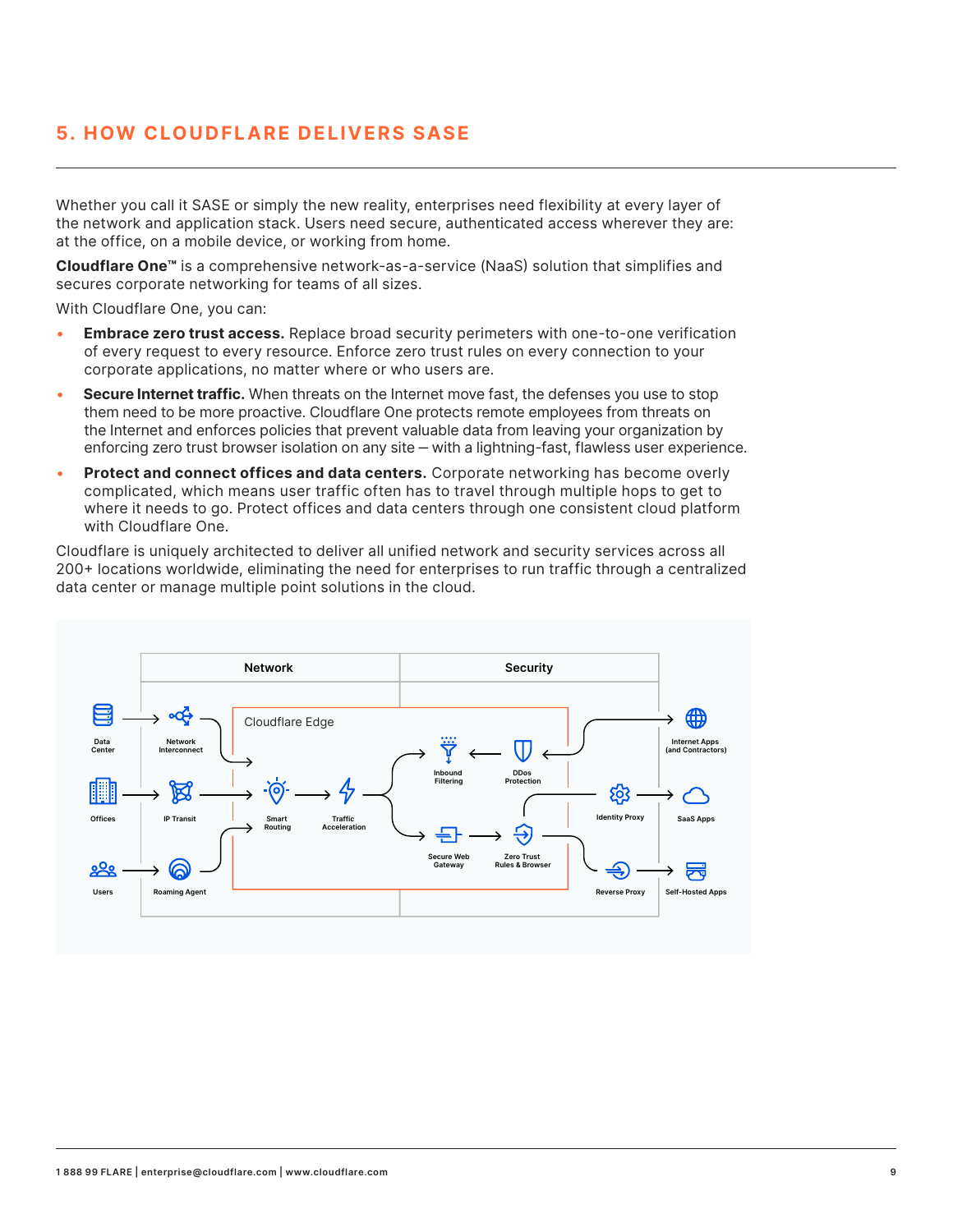## **5. HOW CLOUDFLARE DELIVERS SASE**

| <b>Cloudflare One</b>                                                                                                                                                                                      |                                                                                                                                                                                           | <b>Core capability</b>                        | <b>SASE service</b>             |
|------------------------------------------------------------------------------------------------------------------------------------------------------------------------------------------------------------|-------------------------------------------------------------------------------------------------------------------------------------------------------------------------------------------|-----------------------------------------------|---------------------------------|
| <b>Cloudflare Access</b><br>strengthens access<br>requirements by applying<br>identity and context filters<br>to every inbound and<br>outbound request.                                                    |                                                                                                                                                                                           | Connecting users<br>to applications           | ZTNA, CASB                      |
|                                                                                                                                                                                                            | <b>Cloudflare Browser</b><br><b>Isolation</b> protects user<br>devices from zero-day<br>threats by separating the<br>browser from potentially<br>harmful code.                            | Protecting devices<br>and data                | Remote browser isolation        |
| <b>Cloudflare Gateway</b><br>inspects user traffic and<br>blocks malicious content<br>from reaching user devices<br>and spreading within an<br>organization.                                               |                                                                                                                                                                                           | Filtering and<br>inspecting traffic           | SWG, CASB                       |
|                                                                                                                                                                                                            | <b>Cloudflare Magic Firewall</b><br>replaces on-prem firewalls<br>with network-level<br>protection for remote<br>users, branch offices, data<br>centers, and self-hosted<br>applications. | Protecting applications<br>and infrastructure | FWaaS, DDoS,<br>(optional WAAP) |
| <b>Cloudflare Magic WAN</b><br>provides an East-West<br>control plane to accelerate<br>and route traffic across the<br>Cloudflare network using<br>roaming agent, IP transit, and<br>network interconnect. |                                                                                                                                                                                           | Building and<br>managing networks             | SD-WAN                          |

 $\mathcal{L}$  = natively integrated with the capabilities listed above and below

To learn more about Cloudflare One, visit [www.cloudflare.com/cloudflare-one/](https://www.cloudflare.com/cloudflare-one/)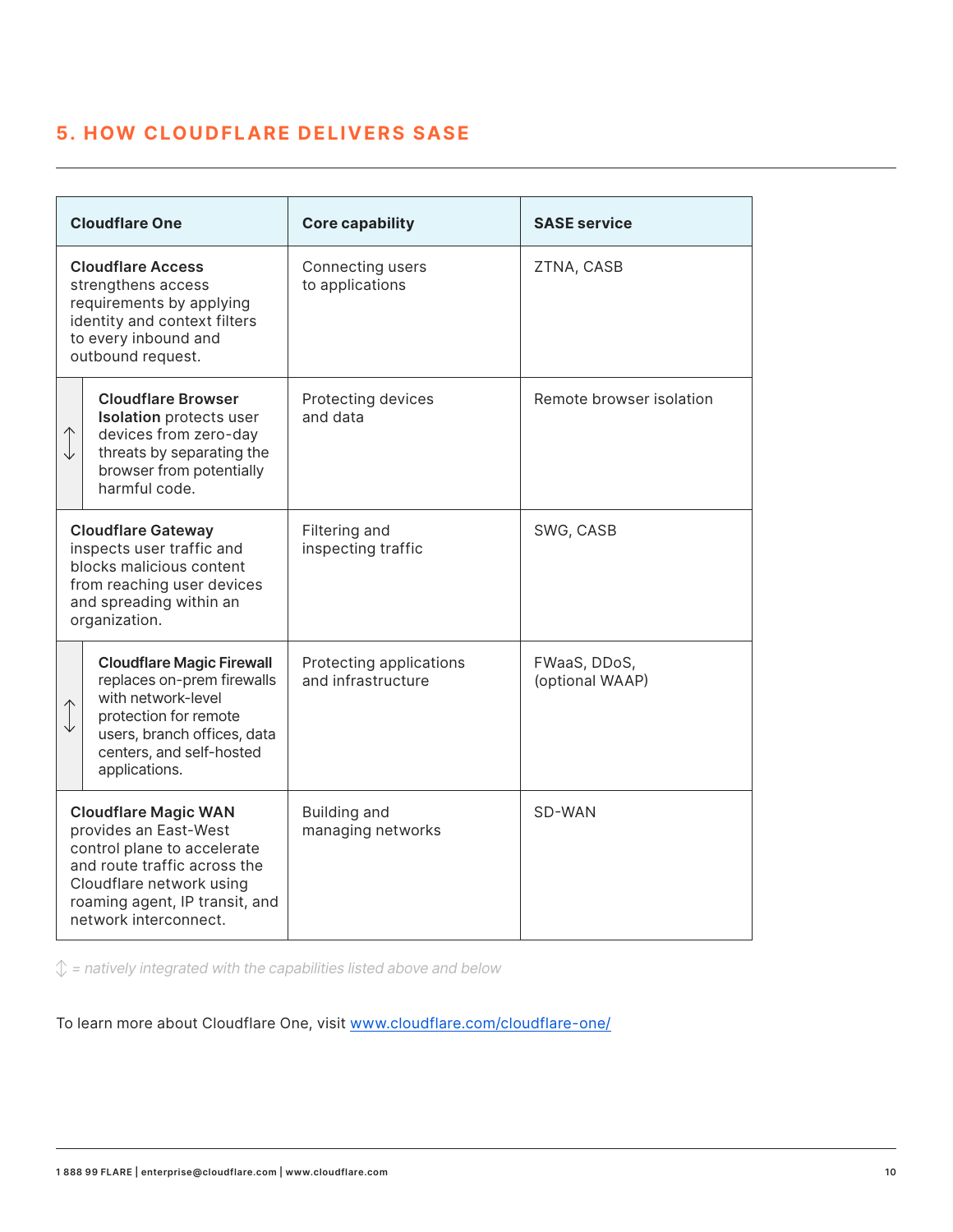### **REFERENCES**

- 1. Gartner, "The Future of Network Security Is in the Cloud." Analyst(s): Neil MacDonald, Lawrence Orans, Joe Skorupa. August 30, 2019. [Gartner](https://www.gartner.com/document/3956841).
- 2. Twitter Inc. "An update on our security incident." [Twitter.](https://blog.twitter.com/en_us/topics/company/2020/an-update-on-our-security-incident.html) Accessed 27 October 2020.
- 3. Marriott International News Center. "Marriott International Notifies Guests of Property System Incident." [Marriot](https://news.marriott.com/news/2020/03/31/marriott-international-notifies-guests-of-property-system-incident)t. Accessed 27 October 2020.
- 4. Bursztynsky, Jessica. "Dropbox is the latest San Francisco tech company to make remote work permanent." [CNBC](https://www.cnbc.com/2020/10/13/dropbox-latest-san-francisco-tech-company-making-remote-work-permanent.html). CNBC. Accessed 27 October 2020.